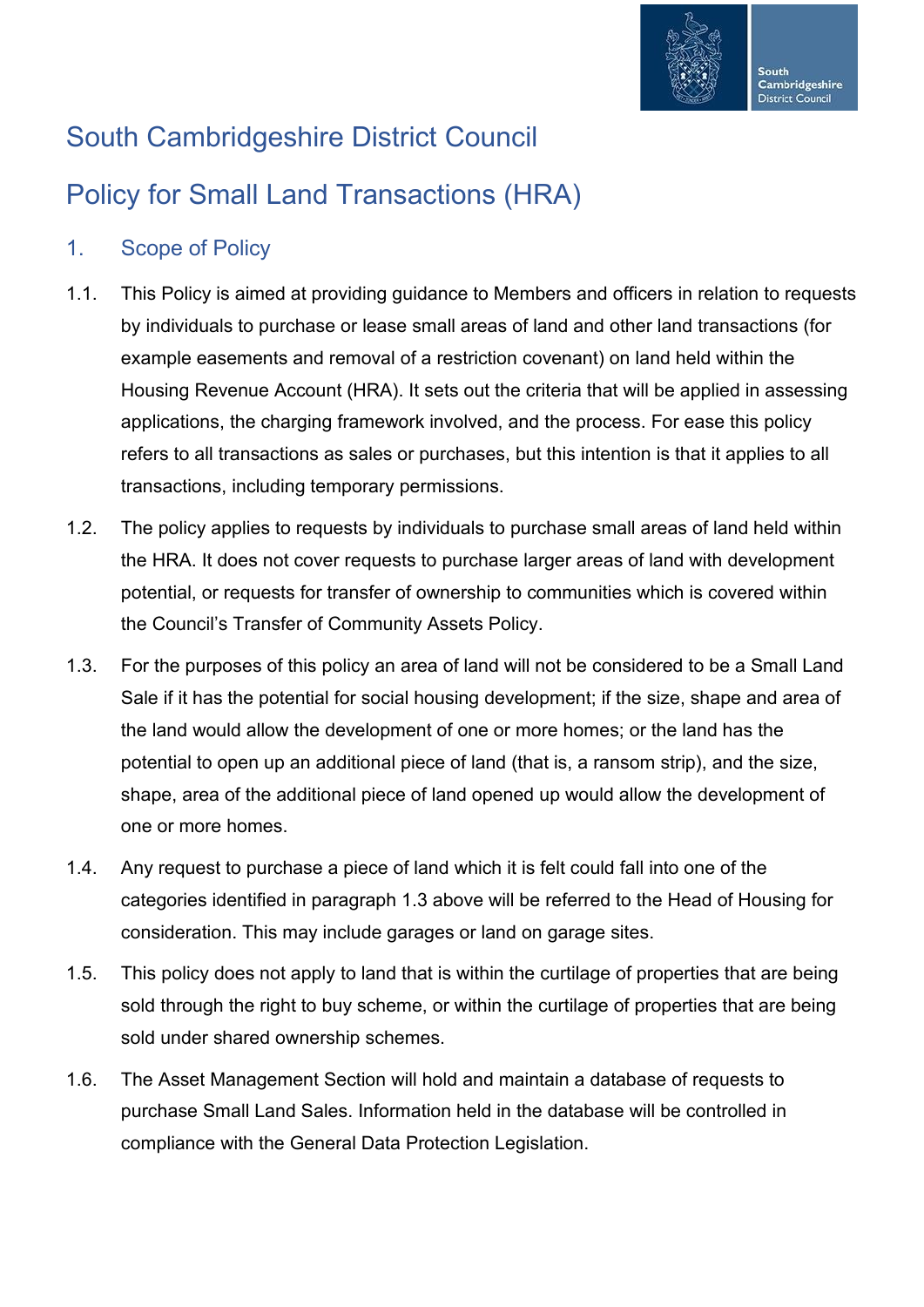#### 2. Legal Context

- 2.1. This policy has been developed within the context of the following legislation:
- 2.2. The general power of disposal (Section 123 of the Local Government Act 1972) gives a local authority the power to dispose of land held by it in any manner it wishes provided that the local authority achieves the best consideration that can reasonably be obtained except where the disposal is for a short tenancy (the grant of a term not exceeding seven years or the assignment of a term which has not more than seven years to run) or the local authority has the consent of the Secretary of State. The Secretary of State has issued a general consent for disposals of land under section 123 for less than best consideration. This allows a local authority to dispose of land for less than best consideration if it considers that the disposal will contribute to the promotion or improvement of the economic, social or environmental well-being of its area and the extent of the undervalue is no more than £2 million.
- 2.3. Best consideration can be achieved by:
	- Marketing the property;
	- Obtaining an appropriate independent valuation; or
	- Both of the above
- 2.4. In order to discharge the duty under section 123(2) there is no absolute requirement to market the land being disposed of, or to obtain an independent valuation. For the purposes of this policy the Council will accept a valuation to discharge the duty.
- 2.5. The Department for Communities and Local Government has issued the General Housing Consents 2013. The consents, which came into force on 11 March 2013:
	- Set out the situations where the specific consent of the Secretary of State is not required before a local authority disposes of council housing land and associated assets.
	- Extend the freedom of local authorities in relation to the granting of leases and the disposal of reversionary interests.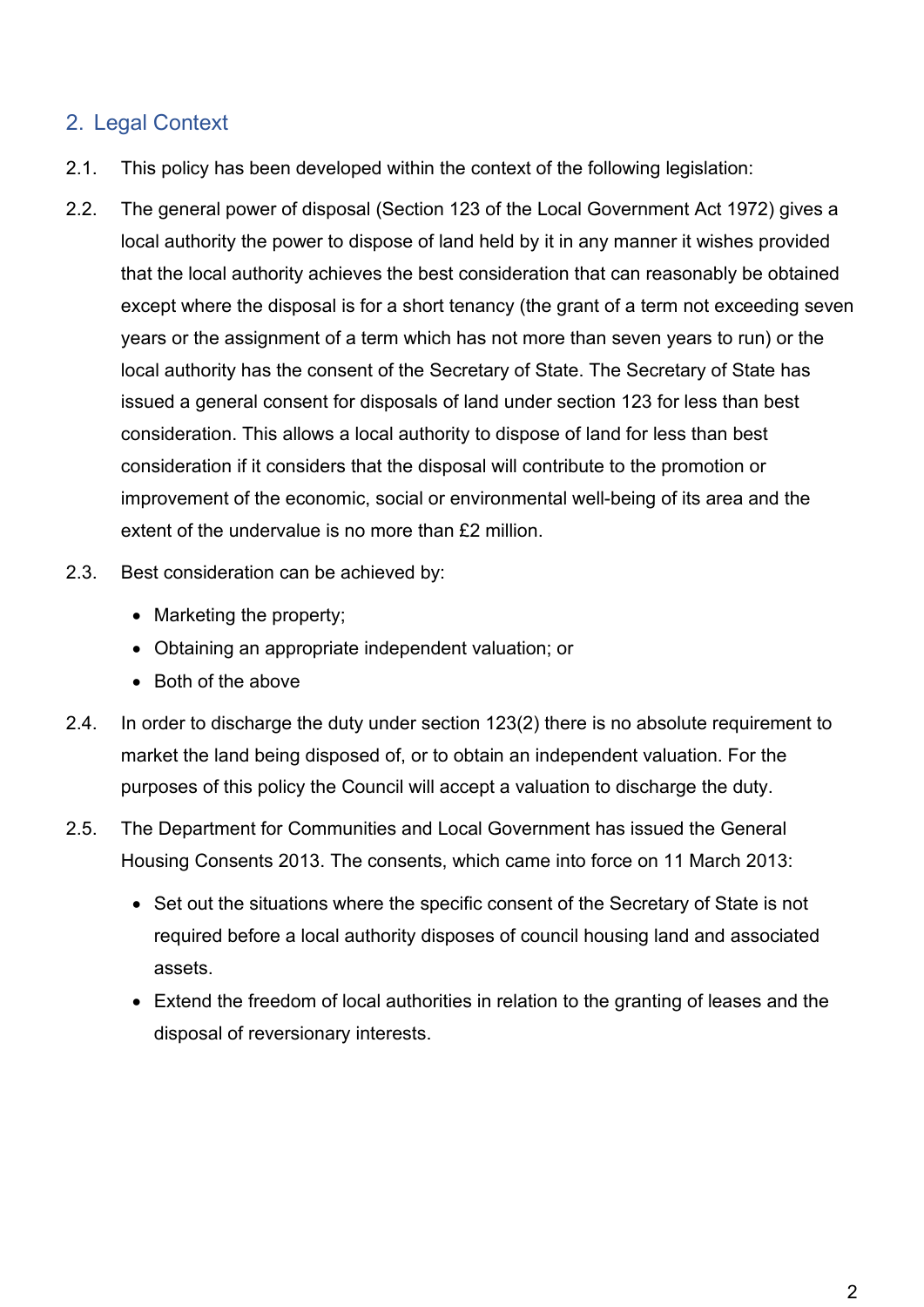#### 3. Criteria for assessing requests to buy Small Land Sites

- 3.1. Housing Land, including land that forms the gardens of council houses, is "public property" and is not usually for sale to benefit private individuals. Unlike private and commercial landowners, who are free to buy and sell land at whatever price they choose, a local authority is in the position of a trustee in relation to the land that it holds on behalf of the community. Therefore, it has a statutory duty to sell land at the best price reasonably obtainable.
- 3.2. Applications from private individuals to buy small land sites will normally be refused unless:
	- There is a broader community benefit to the disposal, for example a rationalisation of small parcels of land, that either rarely used or often misused, or
	- There are management issues in relation to the parcel of land concerned for example, they are difficult or very costly to maintain or there are issues regarding the use of the land for anti-social behaviour, or
	- There are extenuating circumstances in relation to the applicant requesting the purchase of the land – for example, there are health grounds in relation to the applicant and the sale of the land would improve their quality of life and would not adversely affect the quality of life of others in the neighbourhood.
- 3.3. In all these cases, evidence would be required to support and justify the application to buy. This may include information from professionals, as well as information from the Council's own records and information from neighbouring properties.
- 3.4. Before any sale is approved the local community will be consulted on the proposal to dispose of the land. This will include consulting with immediate neighbours, including current tenants, District Ward Councillors and the relevant Parish or Town Council. This will usually be written communication, where the Council explains the proposal and the rationale for sale and requests feedback and comments from the consultees.
- 3.5. Officers would also consider whether the sale would have implications for long-term strategic uses for the land in question. For example, to allow access for future development of adjacent sites or where the site may form part of a land assembly project to allow a larger development. In such cases permission to purchase will usually be refused (see paragraph 1.3 above).
- 3.6. Small Land Sales will include restrictive covenants that limit the future use of the land. Usually this will be as garden land. The Council will not consider lifting this covenant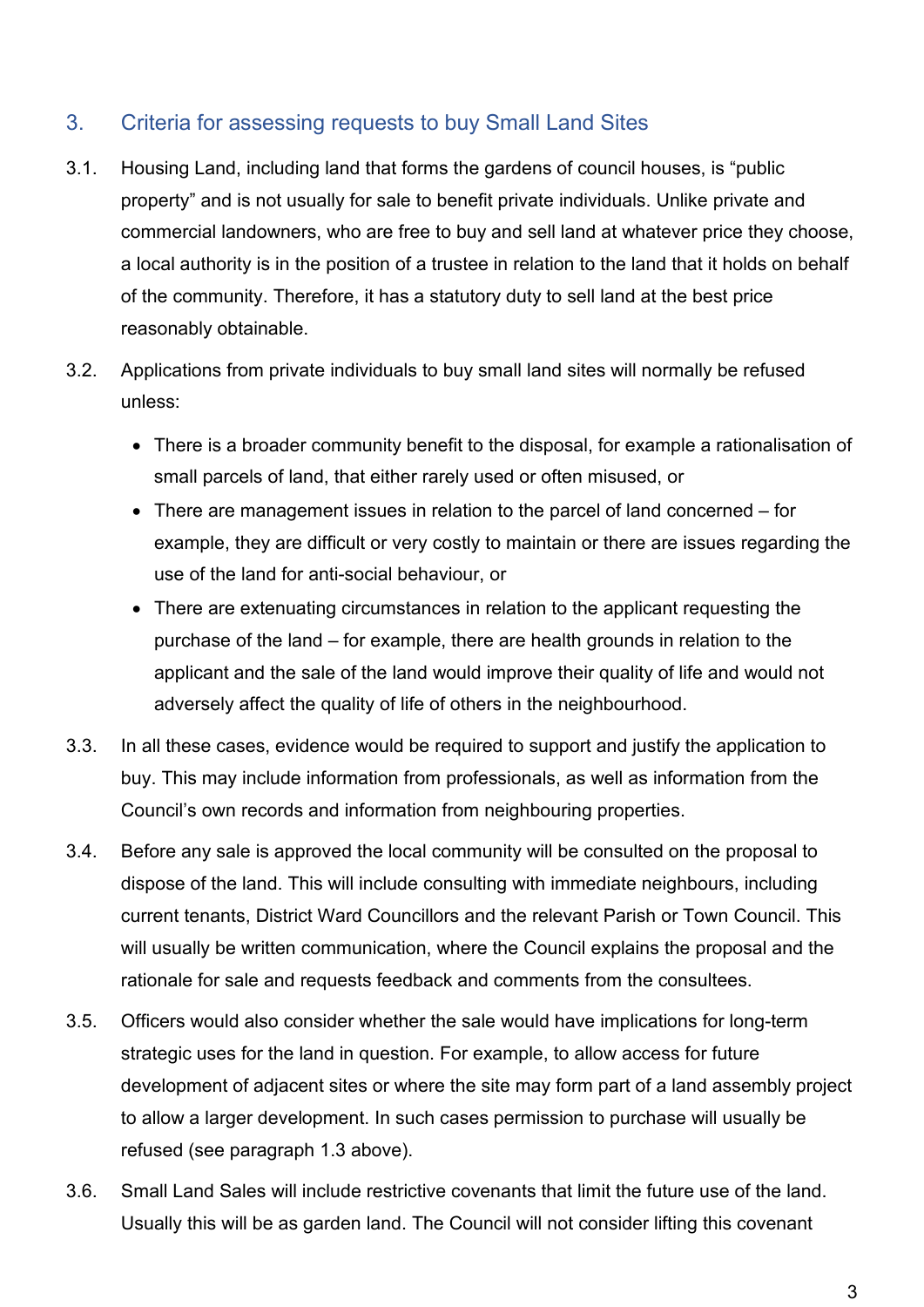unless either there has been a change in circumstances and one of the exceptions listed in 3.1 (above) is met, or the applicant pays to the Council the uplift in land value if the land had been treated as development land. For avoidance of doubt, the value of this uplift (for example, the difference between the value as garden land compared to the value as development land) will be determined by a suitably qualified RICS surveyor and will apply on the date the 'uplift survey' is completed, rather than the difference in original value. The applicant will be charged for the costs incurred by the Council in gaining this valuation.

- 3.7. As the overriding principle is that there is no obligation to sell HRA land, this should be communicated to the customer to avoid unnecessary staff administration or unrealistic expectations. Reasons for refusing to sell a piece of land may include but are not limited to:
	- There is no community benefit from the sale
	- Issues relating to either public access or access for services (for example, grounds maintenance);
	- The land may have potential for future development.
	- The land is of value to the local community.

This list is not exhaustive.

- 3.8. There needs to be a clear rationale for disposing of any HRA asset, and any disposal should be based on full market value. This must be covered in the officer report prior to sign off.
- 3.9. The Council will charge fees to recover the costs of all services and officer time involved in processing applications. We will publish a list of standard fees alongside the procedure for dealing with such requests. No application will be progressed until the Council receives a completed expression of interest form, and payment of the initial fees.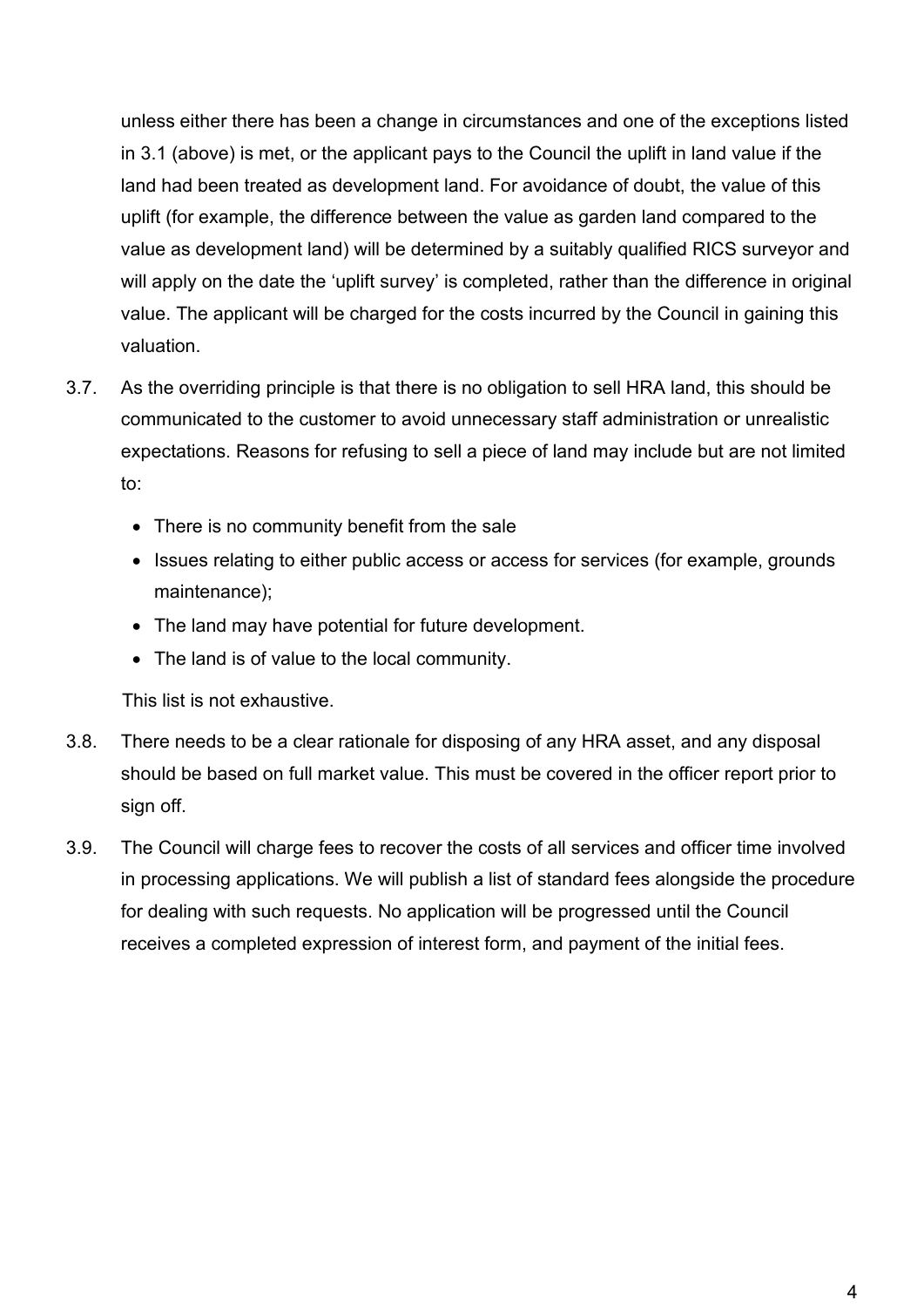#### 4. Procedures

- 4.1. Initial queries will be dealt with by Asset Management who will inform the applicant of potential costs, including legal costs and explain the length of time to deal with the application. At this point it will be made clear that the Council will potentially make a series of charges based on the charging schedule.
- 4.2. If the applicant wishes to pursue their land transaction request, they must complete an expression of interest form, together with the relevant administrative fee.
- 4.3. On receipt of the completed expression of interest form and payment, the Land Officer will undertake a preliminary desktop analysis. This will involve assessing the application against the criteria set out within the policy, consulting with the housing officer and discussed with the Line Manager. At this point, if the request is to be refused, the applicant will be notified in writing providing reasons for refusal or they will be informed that the application can proceed and the likely costs and timescales involved.
- 4.4. The applicant will be notified of the preliminary decision within 28 days of receipt of the expression of interest.
- 4.5. If the applicant wishes to proceed following a positive outcome from the expression of interest, they must confirm this in writing by completing a full application to the Council accompanied by the appropriate non-refundable fee.
- 4.6. The Land Officer will undertake further investigation which will include consultation with neighbours and the local ward member(s). Other agencies to be consulted at this time include:
	- Highways (County Council)
	- Pathways and Rights of Way
	- Economic Development
	- Housing Staff
	- Parish Council
- 4.7. A site visit will always be required, the cost of this will be included within the fees. If there is any concern about land ownership, the Land Officer will check this with Legal Services. The customer may also want to make their own enquires which will be at their own expense.
- 4.8. Following the consultation and investigatory works, the Council aims to inform the decision in writing within a further 28 days.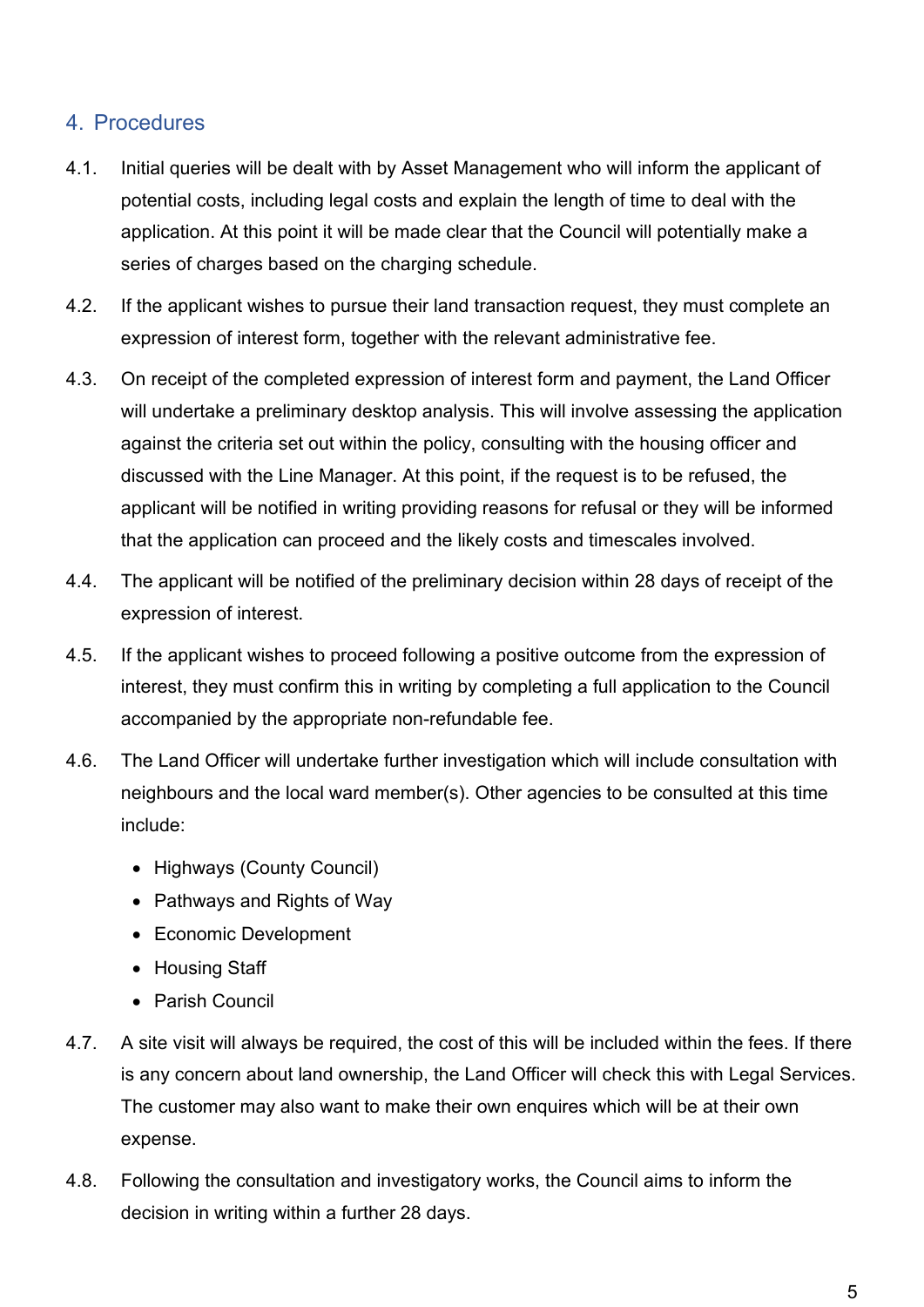- 4.9. Applications that are refused will be provided with an explanation of the reasons for refusal, except in cases where such information is commercially sensitive, or the provision of information would breach confidentiality. Complaints will be dealt with under the Council's Complaints Procedure.
- 4.10. If an application is refused, any new application from the same person will be regarded as a new application and they will be required to pay all council fees prior to any new application being considered.
- 4.11. Where the decision to proceed is agreed, a third payment will be required from the applicant to undertake a land valuation and any legal fees.
- 4.12. The Land Officer will use a suitably qualified RICS surveyor appointed by the Council to value the land for sale. The cost of the valuation will be included within the fee charged.
- 4.13. Legal Services will be engaged to act on behalf of the Council and will prepare the necessary title information pack.
- 4.14. Small Land Sales will include restrictive covenants that limit the future use of the land.
- 4.15. Proposals to sell land up to the value of £10,000 shall be signed by the Lands Officer and authorised by a Service Manager in the Housing Department. These shall be collated and reported to the Head of Housing and Lead Member for Housing each quarter for information.
- 4.16. Proposals to sell land of a greater value should be authorised by the Head of Housing (or in their absence a member of Leadership Team) and the Cabinet Member with responsibility for Housing (or in their absence another member of Cabinet).
- 4.17. The Land Officer will inform the applicant that they will remain responsible for meeting any requirements for planning permission in relation to any land sold, including paying any fees required in relation to planning enquiries and planning applications.
- 4.18. The Land Officer will also remind applicants that they must undertake their own investigations to assess whether the ground is suitable for the intended use. As part of this, applicants are advised to seek their own independent professional advice. The Council will not contribute to the cost of this advice.
- 4.19. Following signed approval by the responsible officer (see paragraphs 4.15 and 4.16 above) and confirmation that the applicant wishes to proceed based on the valuation, the Lands Officer will instruct Legal to complete the transaction.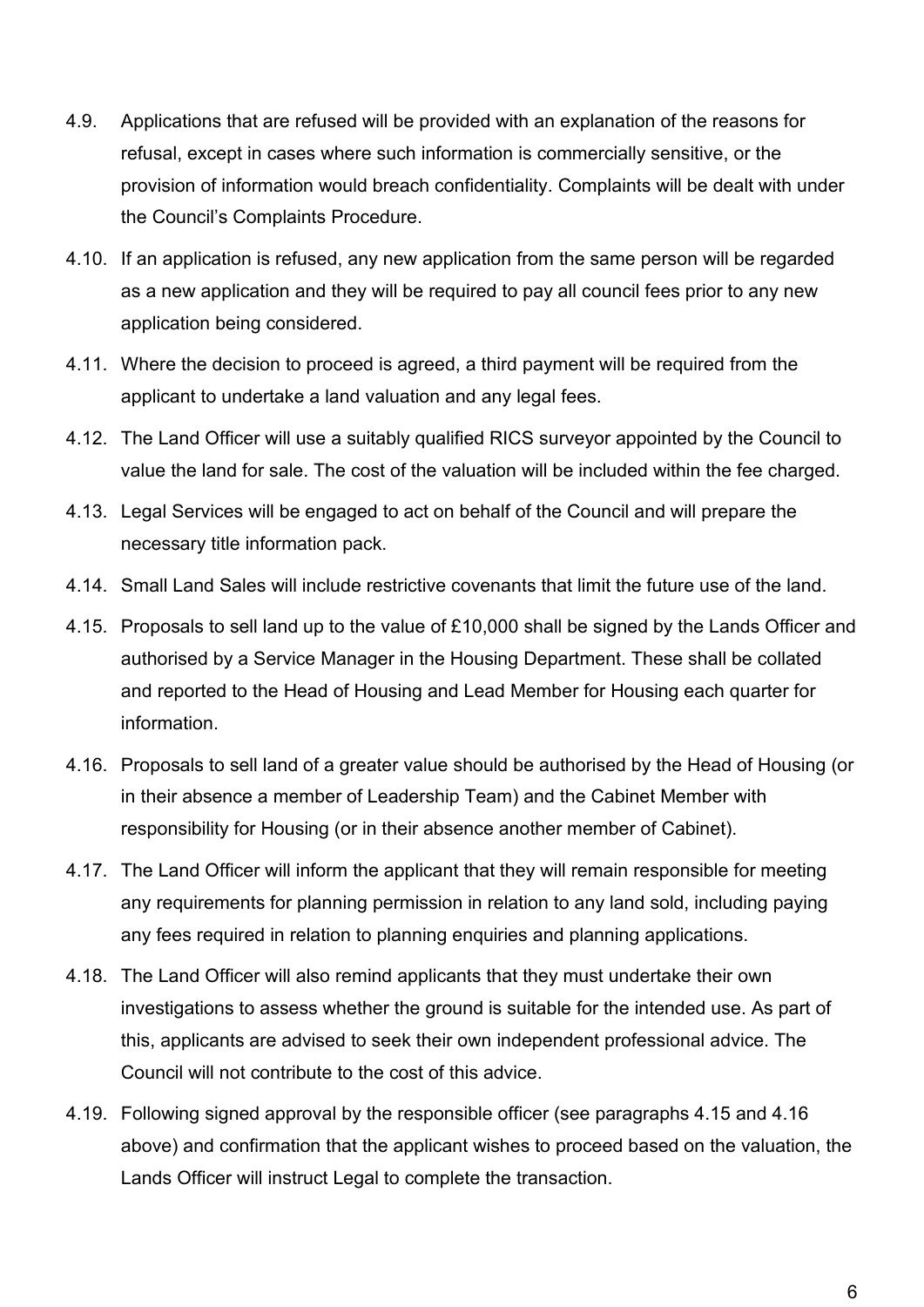